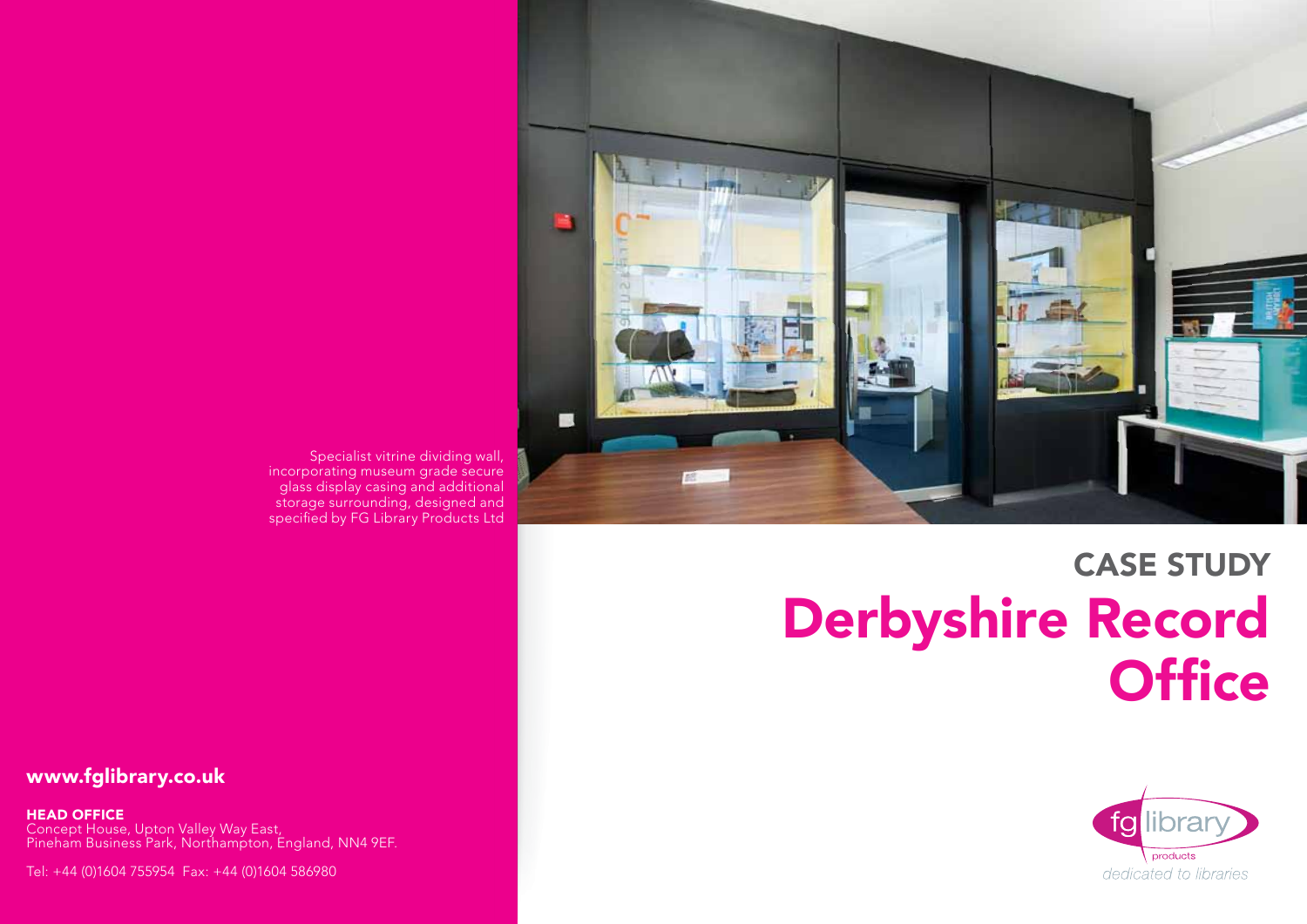#### CASE STUDY

## **Derbyshire** Record **Office**

Situated in a Victorian building spread over 3 floors, the new-look Record Office brings Derbyshire's fascinating past to life for residents, visitors and students. Four miles of original Derbyshire record can be viewed on the premises.

Much of the furniture and shelving required bespoke treatment, to fit with a very specific brief and to simultaneously enhance the interior whilst maximising the available space. It was essential that the research environment felt familiar and comfortable for visitors.

The main counter in the reception area offers a striking entrance, with the curved counter finished in white LG Hi- Macs solid surface material with grey accents. Two further counters on the ground floor are finished in a high gloss laminate and honour the house style. Also on the ground floor, Bench 80 desking was fitted with oversized tops in walnut, offering spacious platforms for research involving large scale archives.

White bespoke wooden shelving was fitted into research rooms, each containing smaller Bench 50 desks for local study. Meeting rooms feature folding tables and stacking chairs for maximum flexibility and useability. Bold, colourful soft seating solutions offer comfort and style in the entrance and break out areas.





*house style with storage behind and access from extensive archives straight to desk*

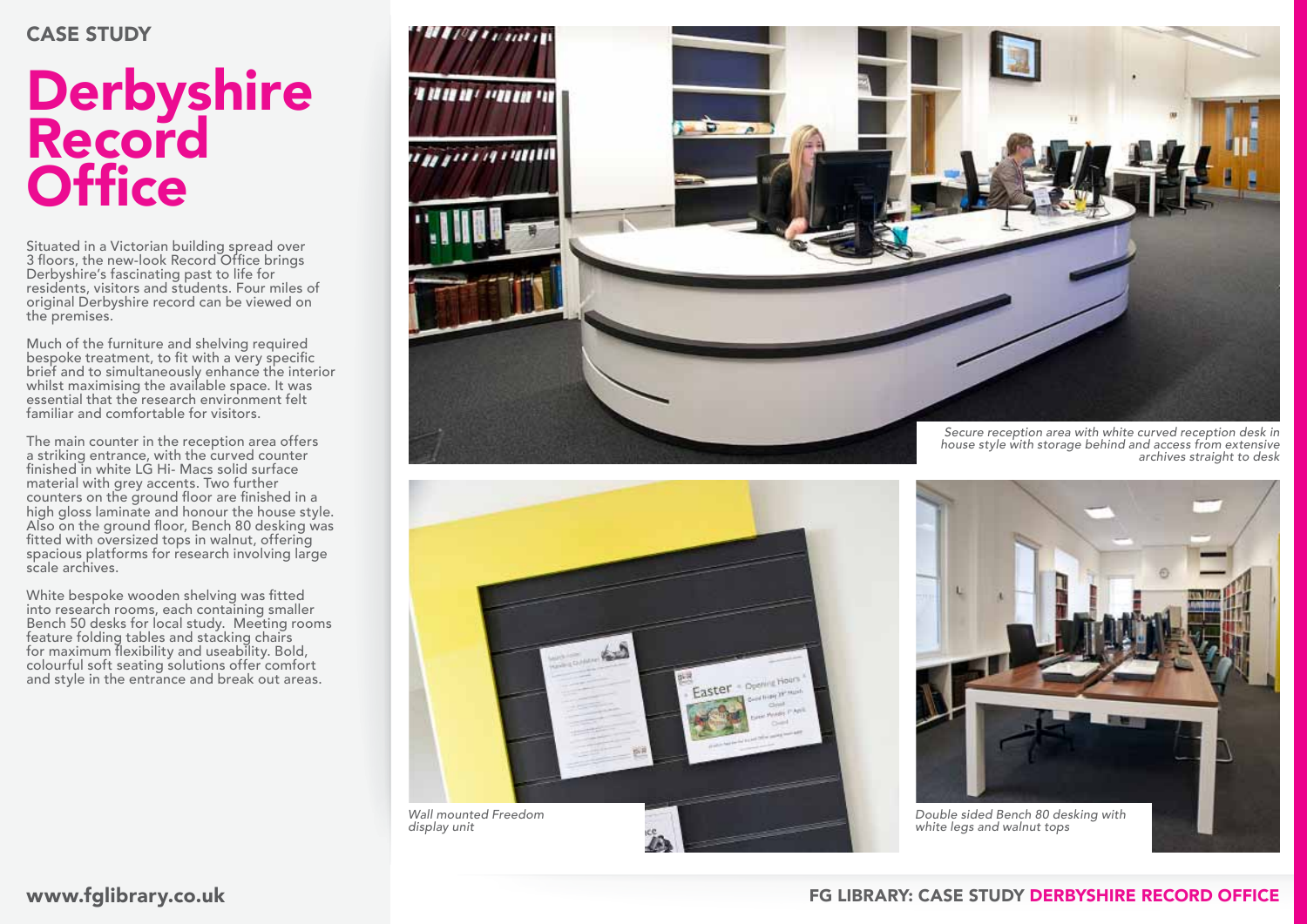



second floor breakout area



configured as a large meeting table for group study, training or research



### www.fglibrary.co.uk